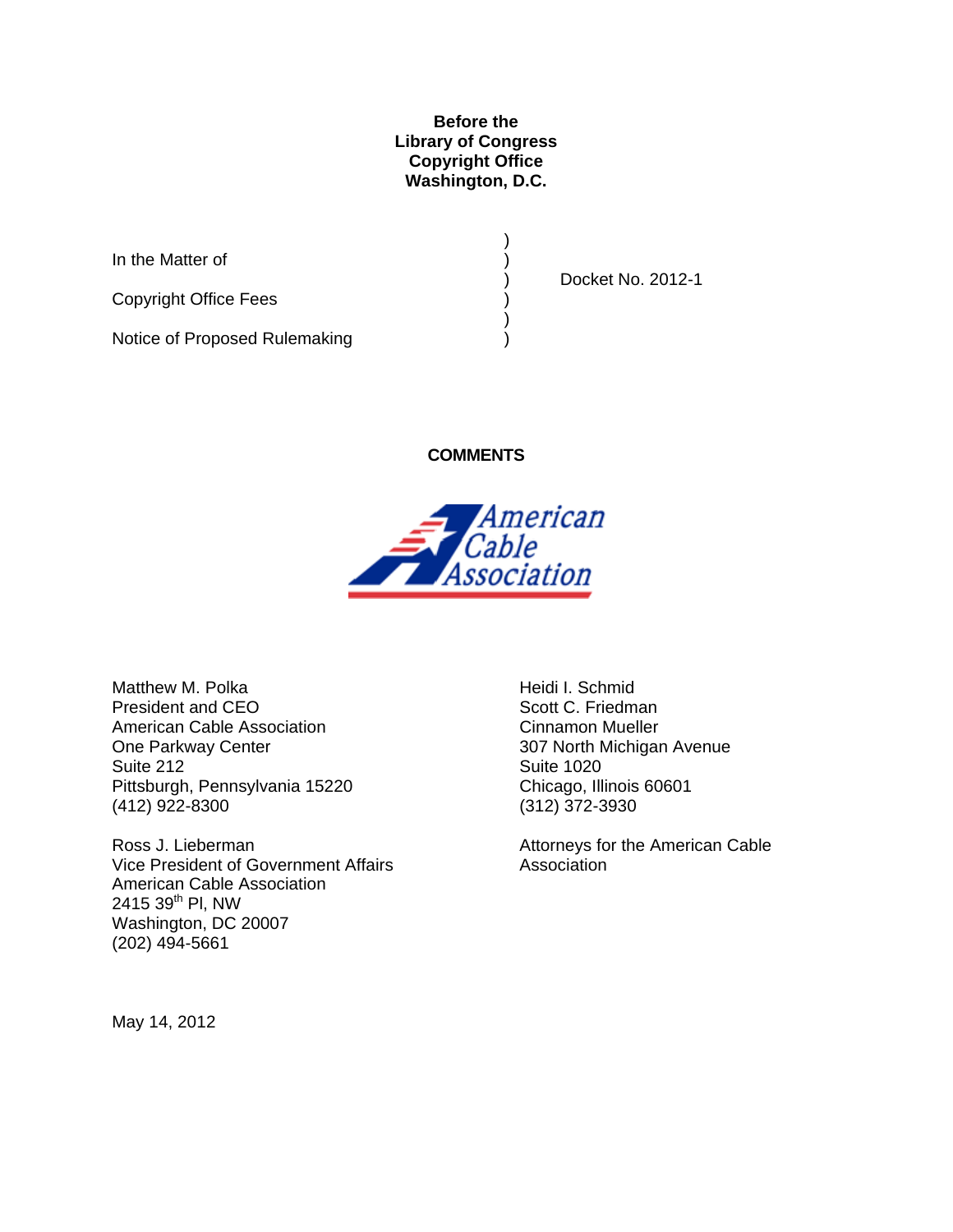#### **I. INTRODUCTION**

The American Cable Association ("ACA") files these comments in response to the Copyright Office Fees Notice of Proposed Rulemaking ("NPRM").<sup>1</sup> In the NPRM, the Copyright Office seeks comment on the Licensing Division's proposal to establish filing fees for cable statements of account ("SOAs").<sup>2</sup> Specifically, the Licensing Division proposes a \$500 filing fee for each SA-3 long form cable SOA, and \$15 and \$20 filing fees, respectively, for SA-1 and SA-2 short form cable SOAs.<sup>3</sup> ACA appreciates that the Copyright Office has proposed a tiered filing fee approach, offering lower fees to cable operators filing short forms. At the same time, ACA submits that the proposed filing fees may result in a significant burden for some cable operators, particularly those that file multiple SA-3 long forms and face financial hardship. For these cable operators, the Copyright Office has provided no avenue for relief.

Accordingly, ACA recommends that the Copyright Office establish a streamlined waiver process for smaller cable operators where payment of the filing fee would result in a financial hardship. In addition, similar to the Copyright Office's current practice for waivers of the electronic payment requirement, $4$  ACA recommends that the Copyright Office adopt a standard waiver process for larger cable operators. ACA proposes that such waivers be granted for two payment periods. ACA believes that permitting cable operators to seek waivers will greatly reduce financial burdens for some providers without materially compromising Congress's goals in permitting the Copyright Office to recover up to 50% of its administrative costs.

 $\overline{a}$ <sup>1</sup> *In the Matter of Copyright Office Fees*, Notice of Proposed Rulemaking, Docket No. 2012-1, 77 FR 18742 (rel. Mar. 28, 2012).

<sup>2</sup> *Id.* at 18745 (rel. Mar. 28, 2012).

 $3$  *Id.* 

<sup>4</sup> *See In the Matter of Electronic Payment of Royalties*, Final Rule, Docket No. RM 2006-4, 71 FR 45739 (Aug. 10, 2006) ("*Electronic Payment Waiver Order*").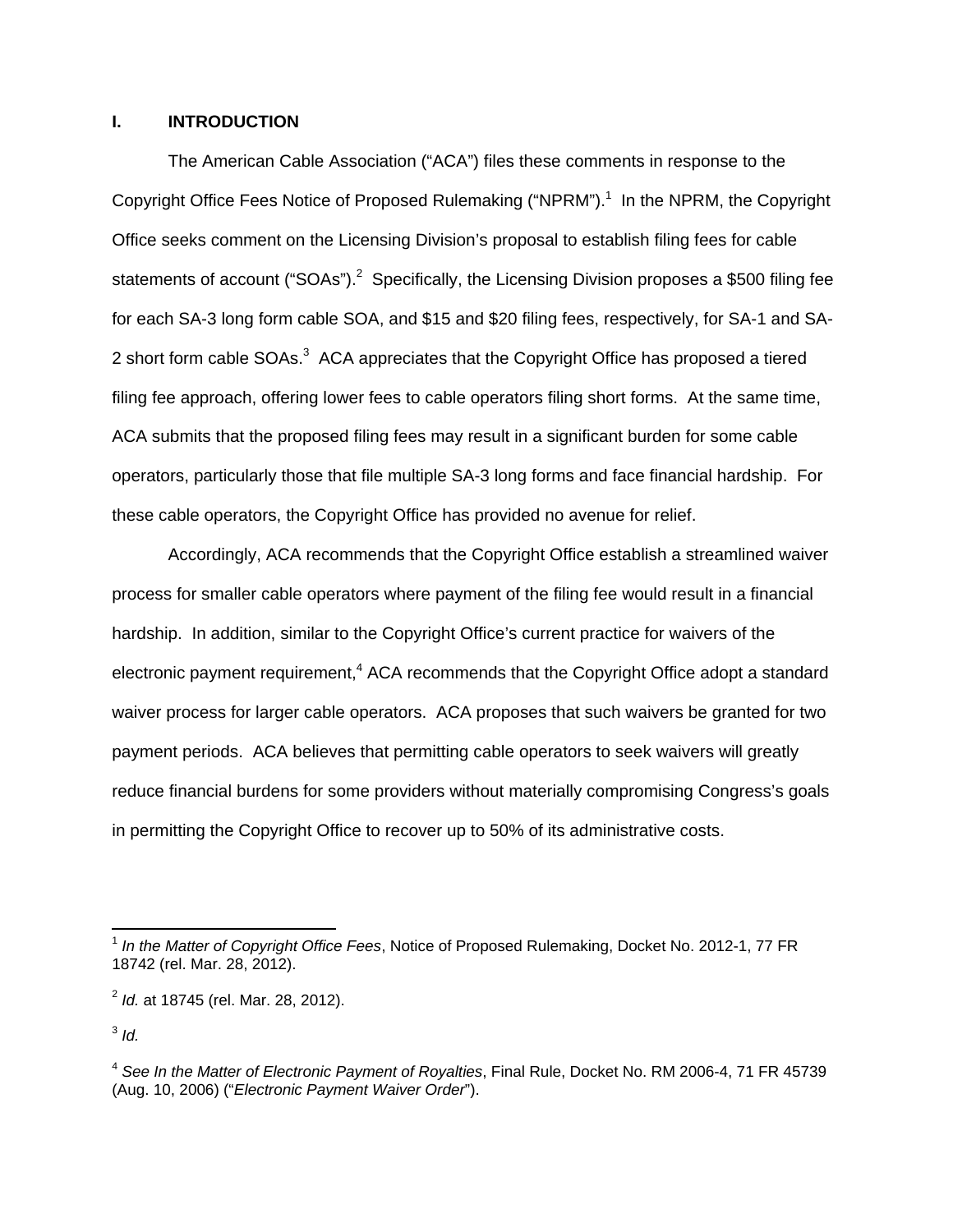# **II. THE COPYRIGHT OFFICE SHOULD PROVIDE WAIVERS FOR SOA FILERS THAT FACE FINANCIAL HARDSHIP**

Since its inception, the cable copyright compulsory license, as established by Congress, has long been sympathetic to the financial circumstances of cable operators, particularly smaller ones, and has provided special consideration for these operators. First, smaller systems pay a reduced fee.<sup>5</sup> Second, smaller systems can carry adjacent market signals without a sharp increase in royalties because these systems are typically located in areas where consumers cannot receive off-air television service and usually carry a larger number of distant signals. $^6$ Moreover, Congress understood that smaller cable systems would be less likely able to pay the same fees charged to larger systems.<sup>7</sup>

Like Congress, the Copyright Office has been historically compassionate toward cable operators with limited financial resources, especially smaller cable operators. In 2006, the Copyright Office acknowledged that with mandatory electronic payment, "there may be circumstances which would make it virtually impossible for a remitter to use the electronic payment option or would work a financial or other hardship."<sup>8</sup> Consequently, the Copyright Office amended its regulations to include a waiver provision. $9$  In these situations, the Copyright Office requires waiver requests to include a statement setting forth the reasons why the waiver should be granted and a signed certification by a duly authorized representative of the entity making the payment.<sup>10</sup> In 2008, the Copyright Office noted that smaller cable operators should

 $6$  *Id.* 

 $<sup>7</sup>$  *Id.*</sup>

 $9$  *Id.* 

 5 A Review of the Copyright Licensing Regimes Covering Retransmission of Broadcast Signals, U.S. Copyright Office, at 42 (1997).

<sup>8</sup> *Electronic Payment Waiver Order* at 45739.

<sup>10</sup> *Id.*; *see* 37 C.F.R. § 201.17(k)(3).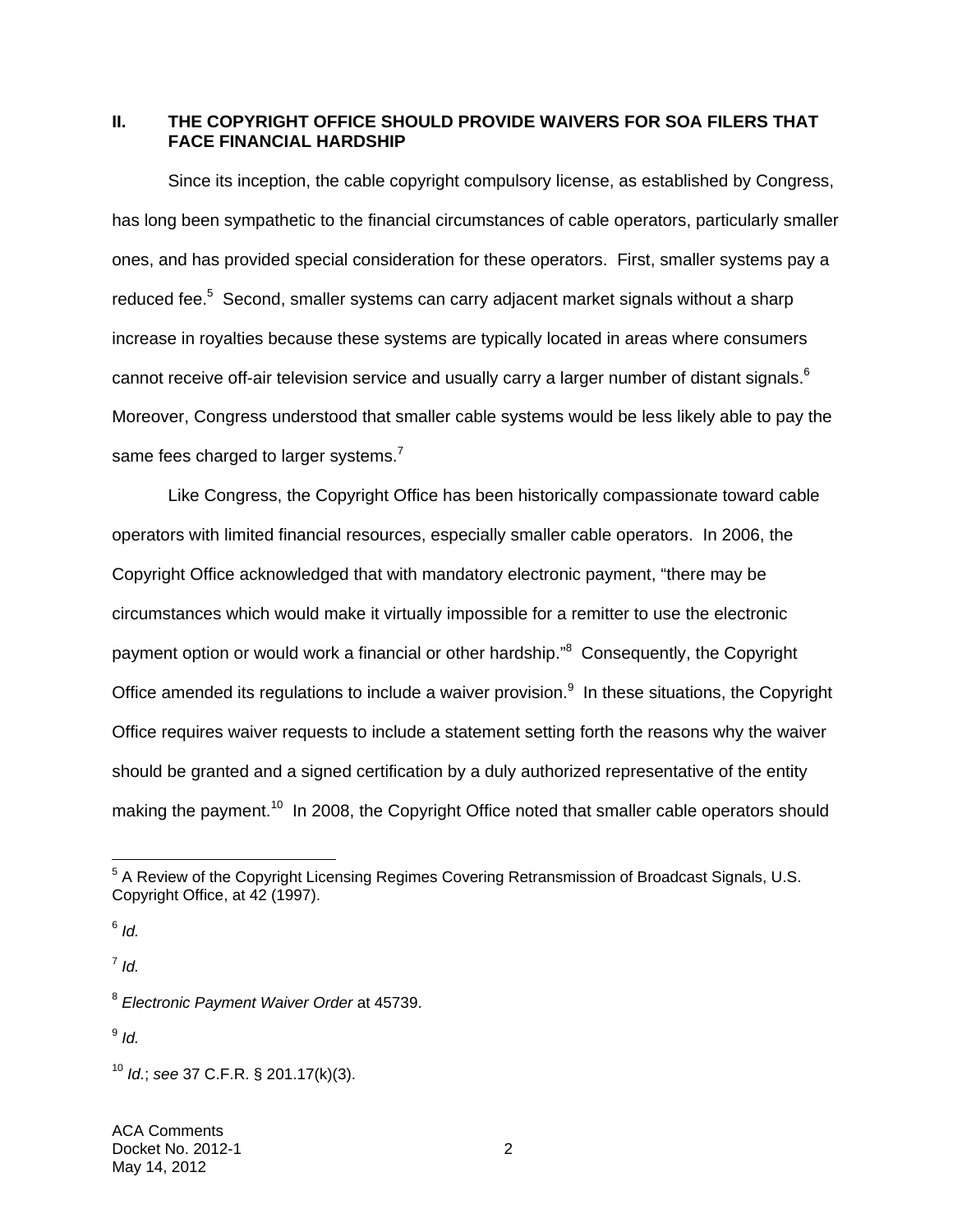continue to be treated different from larger operators.<sup>11</sup> Further, the Copyright Office recognized that increased copyright fees for small cable systems limited operating cash flow and raised concerns that increased fees could lead to such systems dropping distant broadcast signals.<sup>12</sup> In 2011, the Copyright Office again expressed concern about the impact of its recommendations on cable operators with limited resources, particularly smaller ones.<sup>13</sup>

ACA asserts that in 2012, the factors that Congress and the Copyright Office relied upon in establishing and analyzing special rules for operators with limited resources, particularly smaller operators, still apply, and should be extended to those cable operators that face financial hardship. While Congress specifically authorized the Copyright Office to set fees for filing cable SOAs, Congress capped the fees at "one-half of the cost necessary to cover reasonable expenses incurred by the Copyright Office for the collection and administration of the [SOAs] and any royalty fees deposited with such statements."<sup>14</sup> Congress further required that any fees "be reasonable."15

A reasonable filing fee structure must include a waiver process for cable operators that face financial hardship, particularly for smaller cable operators. For a small cable operator that

<sup>12</sup> *Id.*

 $\overline{a}$ 

 $15$  *Id*.

ACA Comments Docket No. 2012-1 3 May 14, 2012

<sup>&</sup>lt;sup>11</sup> Satellite Home Viewer Extension and Reauthorization Act, Section 109 Report, U.S. Copyright Office, at 121 (2008) ("The [Copyright Office] believes that small cable operators should continue to be treated differently under the statute because they provide a needed service and operate under economic constraints that are vastly different from those affecting larger operators.").

<sup>&</sup>lt;sup>13</sup> Satellite Home Viewer Extension and Reauthorization Act, Section 302 Report, U.S. Copyright Office, at 139 (2011) ("Before determining the date-specific trigger and transition period for the phase-out of the distant signal licenses, the Copyright Office recommends that Congress evaluate the concerns of stakeholders who operate with limited resources in the broadcast programming distribution chain and determine whether special consideration is advisable.").

<sup>&</sup>lt;sup>14</sup> Satellite Television Extension and Localism Act of 2010, Title V of the "American Workers, State, and Business Relief Act of 2010," Pub. L. 111-175, 124 Stat. 1218, 1244-12455 (2010), *amending* 17 U.S.C. § 708(a).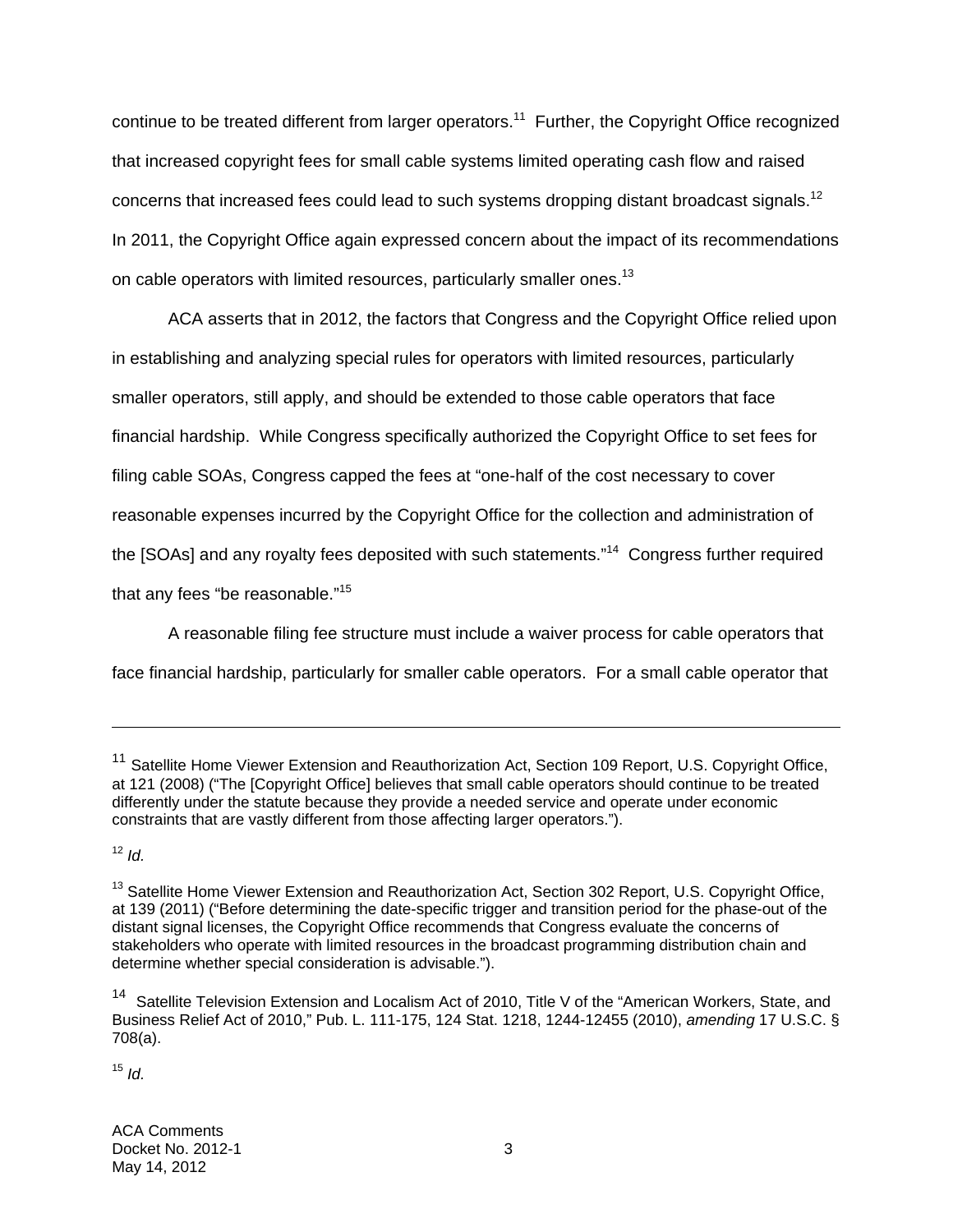operates multiple systems, each requiring the filing of a Form SA-3, the total filing fee due can become significant. Exacerbating the matter, these operators are sometimes financially fragile, particularly given the higher costs associated with serving rural areas, and other marketplace forces, such as increased competition from DBS providers, and dramatically higher programming fees sought by national cable networks, regional sports networks, and local broadcasters. In order to provide meaningful relief for cable operators facing financial hardship, the Copyright Office must permit these operators to seek waivers from the proposed filing fees.

### **III. TO AFFORD MEANINGFUL RELIEF FOR CABLE OPERATORS FACING FINANCIAL HARDSHIP, THE COPYRIGHT OFFICE SHOULD ADOPT A STREAMLINED WAIVER PROCESS**

To afford more meaningful relief to those cable operators that face financial hardship, the Copyright Office should adopt a waiver process to provide relief for operators subject to financial hardship. To that end, ACA proposes that the Copyright Office adopt a streamlined waiver process for smaller cable operators – those with 400,000 subscribers or less – facing financial hardship. In addition, ACA proposes that the Copyright Office provide a standard waiver process for larger operators based on similar criteria. Such waiver processes are not unusual for the Copyright Office, which has established rules that permit waivers of the electronic payment requirement.<sup>16</sup>

ACA urges the Copyright Office to adopt a streamlined waiver process for smaller cable operators that face financial hardship because the process for obtaining a waiver for these operators should not itself be burdensome. In order to obtain a waiver, smaller cable operators should be required to certify that they qualify for the waiver. A waiver request certification should be signed by a company representative or officer responsible for its truthfulness, and should include a statement that:

 $\overline{a}$ 

<sup>16</sup> *See* 37 C.F.R. § 201.17(k)(3).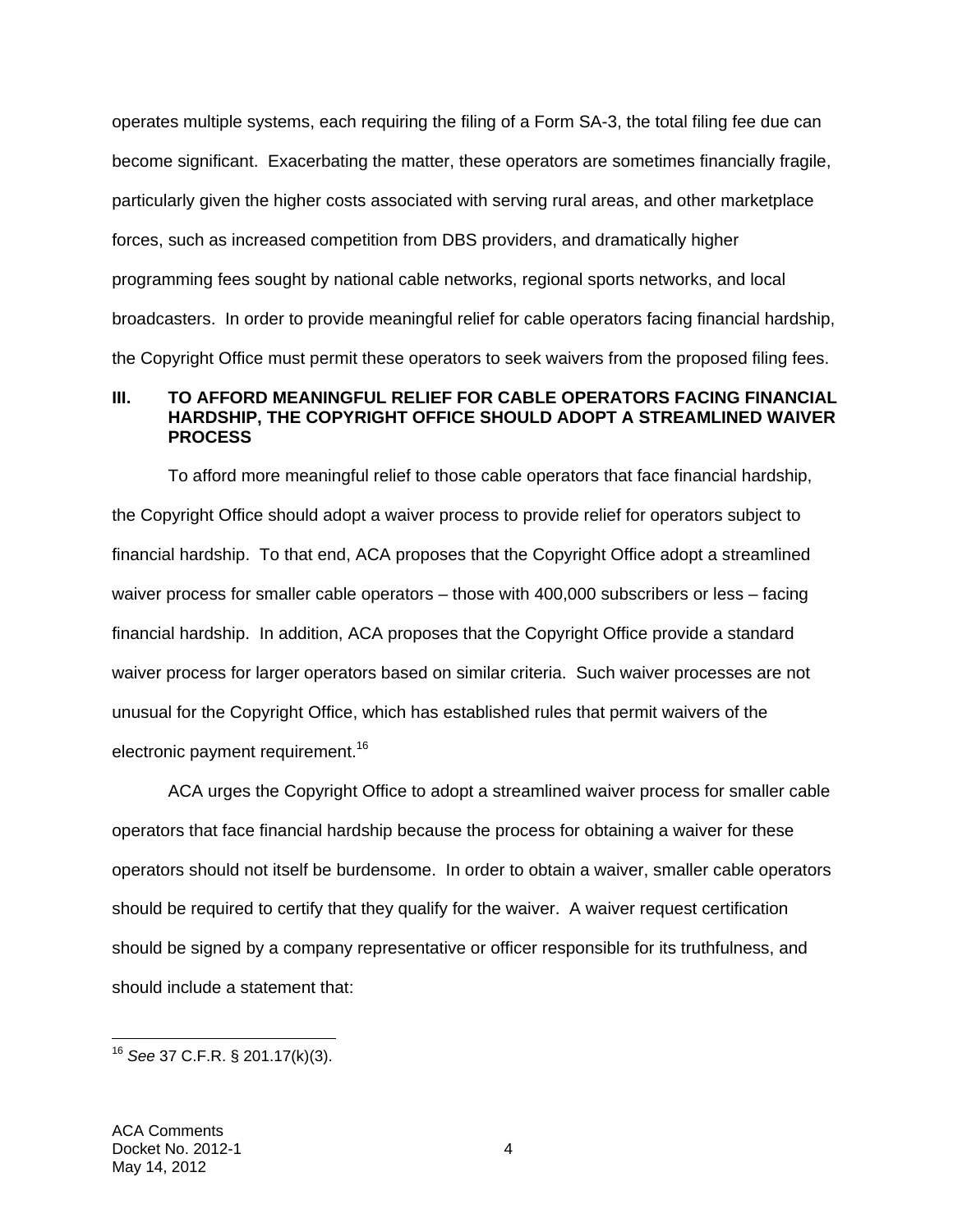- The SOA filer meets the definition of a smaller cable operator; and
- Sets forth the reasons why payment of the filing fee would impose a financial hardship.

A smaller cable operator filing for a waiver should not be required to demonstrate negative cash flow in order to qualify for relief. Rather, the Copyright Office should only expect that a cable operator's assertion of financial hardship be reasonable under the circumstances. Because the waiver request certification would be signed by a company representative or officer responsible for its truthfulness, the waiver certification should not require the operator to submit any proof of financial condition.

Smaller cable operators should be able to consider the waiver granted when they make

their request and receive an "acknowledgement of request," unless the Copyright Office notifies

them of a problem or a question concerning the adequacy of the certification.<sup>17</sup> Waivers should

be granted for at least two payment periods with an opportunity for renewal.

For cable operators that do not meet the definition of a smaller cable operator, the

Copyright Office should require submission of a signed certification that includes the following:

- Evidence of its financial condition, such as financial statements;
- A cost estimate for the filing fees that would be expected to be paid;
- A detailed statement explaining why its financial condition justifies waiving the filing fee; and
- An estimate of when the operator believes the filing fees would no longer be a financial hardship, along with supporting information.

Similar to the waiver for smaller cable operators, a larger cable operator should not be required

to demonstrate negative cash flow. Instead, the cable operator's assertion of financial hardship

should need only to be deemed reasonable under the circumstances by the Copyright Office.

ACA believes a filing fee waiver process will not compromise the Copyright Office's

 $\overline{a}$  $17$  The Federal Communications Commission recently adopted a similar streamlined process for small cable system waivers of the Commercial Advertisement Loudness Mitigation (CALM) Act requirements. *See In the Matter of Implementation of the Commercial Advertisement Loudness Mitigation (CALM) Act*, Report and Order, 26 FCC Rcd 17222, ¶¶ 49-55 (2011).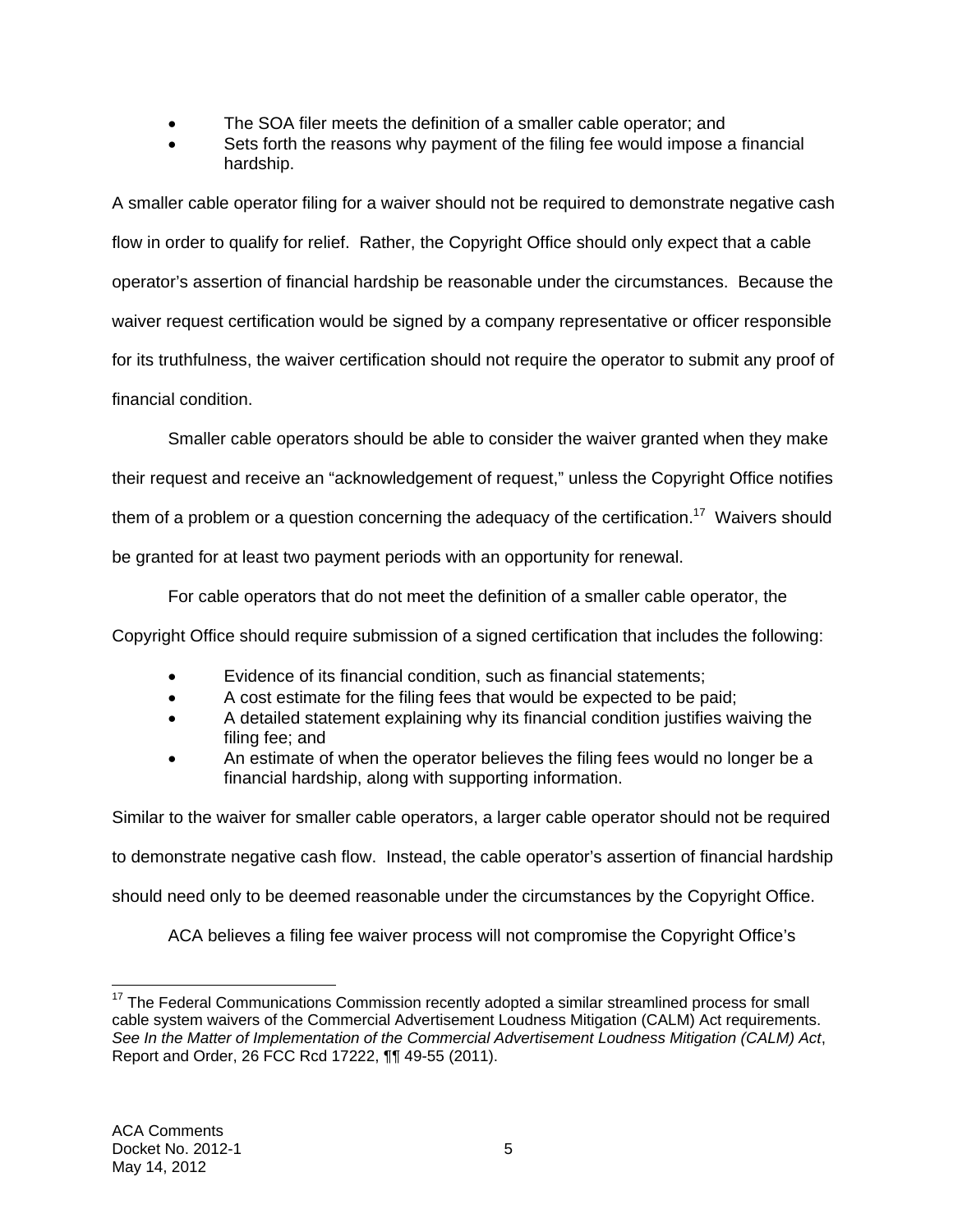recovery of administrative costs as permitted by Congress. The Licensing Division estimates that it will collect \$1.157 million in filing fees, representing 47.9% of the SOA program costs.<sup>18</sup> The Licensing Division receives thousands of SOAs every six months.<sup>19</sup> ACA estimates the number of SOA filers requiring a filing fee waiver should represent only a tiny amount of these SOAs, and will not undercut the Copyright Office's recovery of up to half of its administrative costs. As a result, in order to provide meaningful relief for operators of cable systems facing financial hardship, the Copyright Office should adopt both streamlined and standard waiver processes.

# **IV. CONCLUSION**

Because the Copyright Office has never previously required an SOA filing fee, the Copyright Office should ease the financial burden imposed on SOA filers by granting waivers of the proposed filing fees for cable systems that face financial hardship. ACA proposes a reasonable streamlined waiver process for small cable operators with less than 400,000 subscribers and a standard waiver process for larger cable operators. For the reasons outlined above, ACA urges the Copyright Office to adopt its proposal.

 $\overline{a}$ <sup>18</sup> See http://www.copyright.gov/docs/newfees/fees-stela.html (last visited May 14, 2012).

 $19$  As of 2011, NCTA reported that there were more than 7,100 cable systems in the U.S. Number of US Cable Headends, NCTA, available at http://www.ncta.com/Stats/CableSystems.aspx (citing Nielsen Focus) (last visited May 14, 2012).